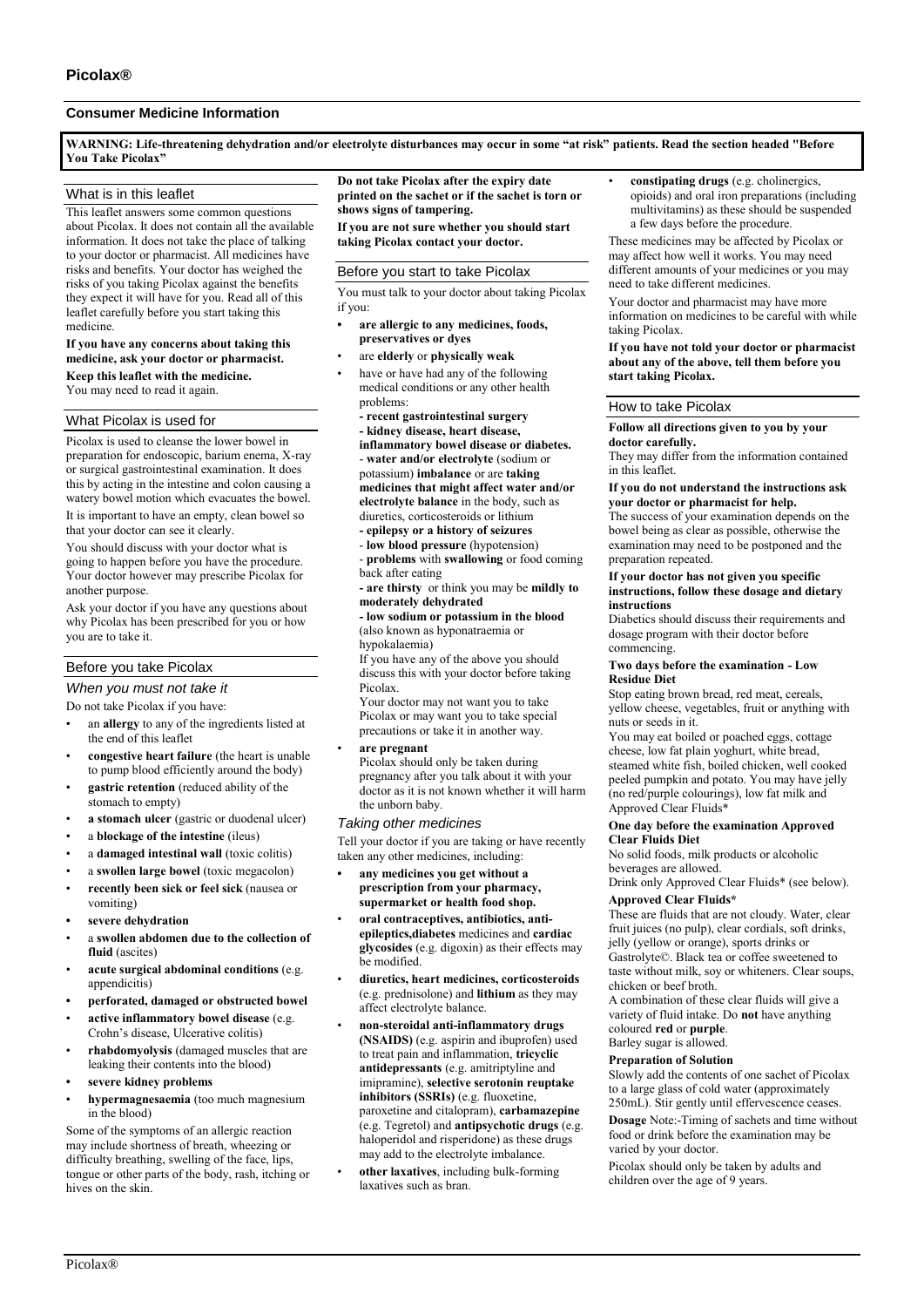# *Two Sachet Preparation:*

**Two days before the examination** follow the Low Residue diet above.

**One day before the examination** drink only Approved Clear Fluids\*.

No solid foods, milk products or alcoholic beverages allowed.

- 1. FIRST DOSE (3.00 pm approximately) Slowly add the contents of one sachet of Picolax to a large glass of cold water (approximately 250mL). Stir gently until effervescence ceases. Drink the solution slowly but completely, followed by a full glass of water. Continue drinking Approved Clear Fluids\* (at least 250mL every hour) to ensure adequate hydration.
- 2. SECOND DOSE (9.00 pm approximately) Slowly add the contents of one sachet of Picolax to a large glass of cold water (approximately 250mL). Stir gently until effervescence ceases. Drink the solution slowly but completely, followed by a full glass of water. Continue

drinking Approved Clear Fluids\* (at least 250mL every hour) to ensure adequate hydration.

#### **Keep drinking approved clear fluids, at least 250 mL per hour, until 6 hours prior to the examination.**

For some patients a third sachet may be required to ensure complete bowel emptying.

*Three Sachet Preparation :*

**Two days before the examination** follow the Low Residue diet above.

**One day before the examination** drink only Approved Clear Fluids\*. No solid foods, milk products or alcoholic beverages allowed.

1. FIRST DOSE (1.00 pm approximately) Slowly add the contents of one sachet of Picolax to a large glass of cold water (approximately 250mL). Stir gently until effervescence ceases.. Drink the solution slowly but completely, followed by a full glass of water. Continue

drinking Approved Clear Fluids\* (at least 250mL every hour) to ensure adequate hydration.

2. SECOND DOSE (5.00 pm approximately) Slowly add the contents of one sachet of Picolax to a large glass of cold water (approximately 250mL). Stir gently until effervescence ceases.. Drink the solution slowly but completely, followed by a full glass of water. Continue

drinking Approved Clear Fluids\* (at least 250mL every hour) to ensure adequate hydration.

3. THIRD DOSE (9.00 pm approximately) Slowly add the contents of one sachet of Picolax to a large glass of cold water (approximately 250mL). Stir gently until effervescence ceases.

Drink the solution slowly but completely, followed by a full glass of water. Continue drinking Approved Clear Fluids\* (at least 250mL every hour) to ensure adequate hydration.

#### **Keep drinking approved clear fluids, at least 250 mL per hour, until 6 hours prior to the examination.**

# *If you forget to take it*

#### **It is important for you to take Picolax exactly as prescribed**

If you forget to take a dose, contact your doctor as soon as possible as the time of the examination may have to be changed.

**Do not double a dose to make up for the dose you have missed.**

*If you take too much (overdose)*

**Immediately telephone your doctor or the Poisons Information Centre (telephone 13 11 26 - this number is staffed 24 hrs a day) for advice, or go to casualty at your nearest hospital if you think you may have taken too much Picolax even if there are no signs of discomfort or poisoning. You may need urgent medical attention. Keep telephone numbers for these places handy.**

If you take too much Picolax you may experience a severe headache and palpitations (a rapid or irregular heartbeat).

**If you are not sure what to do, contact your doctor or pharmacist.**

## While you are taking Picolax

#### *Things you must do.*

**If you are about to be started on any new medicines, tell your doctor or pharmacist that you are to take Picolax.**

**Do not take any other medicines whether they require a prescription or not, without first telling your doctor. Tell all doctors and pharmacists who are treating you that you are to take Picolax.**

**Tell your doctor if, for any reason, you have not taken your medicine exactly as prescribed.** *Things you must not do*

**• Only take half a dose or none at all.**

**• Give the medicine to anyone else.**

# *Things to be careful of*

**This preparation usually induces frequent, loose bowel movements within two to three hours of taking the first dose. You should remain within easy reach of toilet facilities and not plan any other activities until after the examination.**

**Oral medication taken within one hour of starting Picolax may be flushed from your gastrointestinal tract and not absorbed.**

**It is most important that you take adequate fluids to avoid dehydration. Drink approved clear fluids, at least 250mL every hour, until 6 hours prior to the examination.**

# **Picolax may cause fatigue or dizziness, probably as a result of dehydration, and this may have a mild or moderate effect on the ability to drive or use machinery.**

# *Things that would be helpful*

Loose-fitting clothing is recommended. Consider using a plastic cover sheet as a mattress protector for the bed.

Alcohol-free and fragrance-free wet wipes and soft toilet tissue may minimise the expected irritation from wiping.

Frequent application of a protective cream, lanolin, petroleum jelly (Vaseline) or zinc cream will reduce discomfort.

Arrange for someone to take you to and from the procedure.

Replenish your system by drinking fluids after returning home from your procedure.

## Side Effects

#### **Tell your doctor or pharmacist as soon as possible if you do not feel well while you are taking Picolax.**

All medicines can have side effects. Picolax may have unwanted side effects in some people. Sometimes they are serious, most of the time they are not. You may need medical treatment if you get some of the side effects.

If you are over 65 years of age you may have an increased chance of getting side effects.

### **Tell your doctor if you notice any of the following and they worry you:**

abdominal pain, abdominal fullness, bloating, nausea, thirst, headache, fatigue or anal discomfort.

These are the more common side effects of Picolax.

Less frequent side-effects are vomiting or dizziness. Side effects usually last for a short time only.

Other rare side effects are hyponatraemia (low level of sodium in the blood) and other electrolyte disturbances.

Symptoms relating to electrolyte disturbances include confusion, convulsions, muscle weakness, spasms or cramps.

Orthostatic hypotension (low blood pressure upon standing up which may make you feel dizzy or unsteady).

#### **If any of the following happen tell your doctor immediately or go to Accident and Emergency at your nearest hospital.**

Sudden signs of allergy such as shortness of breath, wheezing or difficulty in breathing; swelling of the face, lips, tongue or any other parts of the body; rash, itching or hives on the skin.

**Other side effects not listed may also occur in some patients. Do not be alarmed by the list of possible side effects.**

**You may not experience any of them. Tell your doctor if you notice anything else that is making you feel unwell.**

**Ask your doctor or pharmacist if you don't understand anything in this list.**

## Storage

**Keep your medicine in its sachet until it is time to mix.**

**Keep Picolax in a cool, dry place where it stays below 30°C.**

**Do not store it, or any other medicines in a bathroom or near a sink.**

**Do not leave it on a window sill or in the car.** Heat and dampness can destroy some medicines.

**Keep this medicine where young children cannot reach it.**

A locked cupboard at least one-and-a half metres above the ground is a good place to store medicines.

## *Disposal*

Ask your pharmacist what to do with any medication that is left over or the expiry date has passed.

# Product Description

Picolax powder for solution is a white powder packed in a sachet containing 20g.

# *Ingredients*

Each sachet of Picolax contains:

- Sodium picosulfate 10mg
- Magnesium carbonate 7.9g(equivalent to 3.36g Magnesium oxide (MgO))
- Citric acid-anhydrous 11.8g
- Lemon flavour
- Acesulfame potassium
- Povidone
- Silicon dioxide